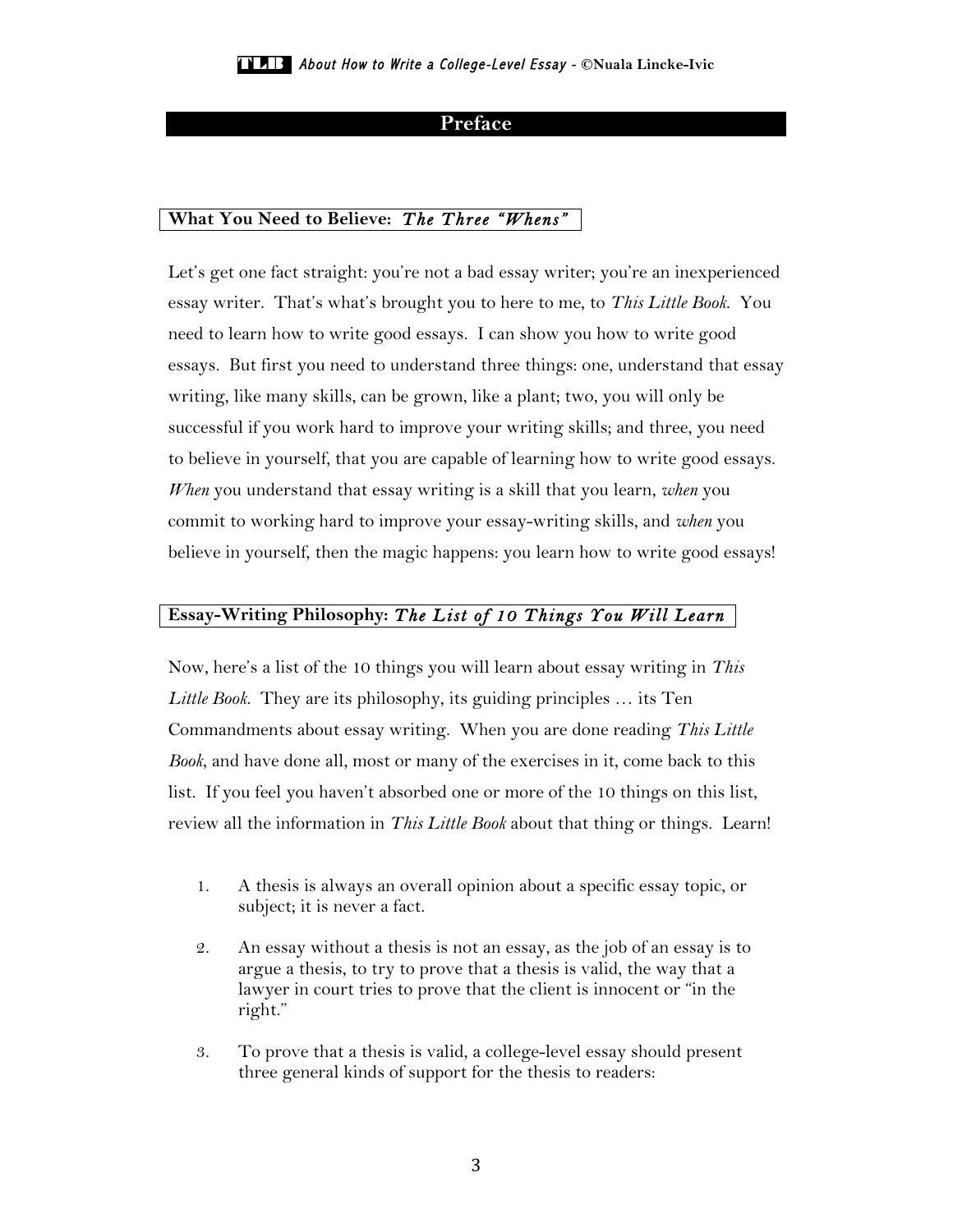*3. (cont'd)*

- a) Expert opinions: what authoritative (trustworthy) people and organizations say or write in relation to some aspect of the essay topic.
- b) Anecdotal (an-ECK-dote-uhl) evidence: personal stories and accounts of people's and organization's experiences that are relevant (related to) the essay topic.
- c) Data: facts, statistics and surveys.
- 4. The thesis can be communicated in three ways, as …
	- a) The *explicit thesis statement*: the essayist's overall opinion about an essay topic, clearly summarized in one sentence.
	- b) The *implied thesis*: the essayist's overall opinion about an essay topic, which he or she never states directly, but hints at very clearly in the essay.
	- c) The *inferred thesis*: the essayist's overall opinion about an essay topic, which the reader must figure out from the clues that the essayist provides in the essay.
- 5. To write a good essay, an essayist needs not only to support the thesis (overall opinion), but also to rebut (argue against) the most convincing evidence supporting the opposing opinion to the thesis, which is called the antithesis (an-TITH-uh-sis).
- 6. The secret to writing a good college-level essay is knowing how to transition, and that a transition is not just one word or a few words that help all your sentences and paragraphs to "flow," to be connected in thought. A transition can be a sentence or even a paragraph.
- 7. An essay does not need to contain a specific number of paragraphs, nor do paragraphs need to contain a specific number of sentences.  $<sup>1</sup>$  A</sup> paragraph's length depends on its purpose—what it intends to do in an essay—so it can vary in length from one sentence to many sentences.
- 8. An essay does not have to begin with an introductory paragraph consisting of a "hook": an interesting quote, story, question, or some other attention-getter. An essay can begin with its thesis (its overall opinion about the essay topic), or it can begin by immediately supporting—but not stating—its thesis. An essay only needs an introductory paragraph if background information is required to make some aspect of the essay topic or thesis clear—or if a writer *wants* to include an introductory paragraph. And … an essay is not limited to

 

 $<sup>1</sup>$  The Five-Paragraph Essay is a beginning writing exercise that instructors</sup> often use to teach students how to write; it is not a college-level essay.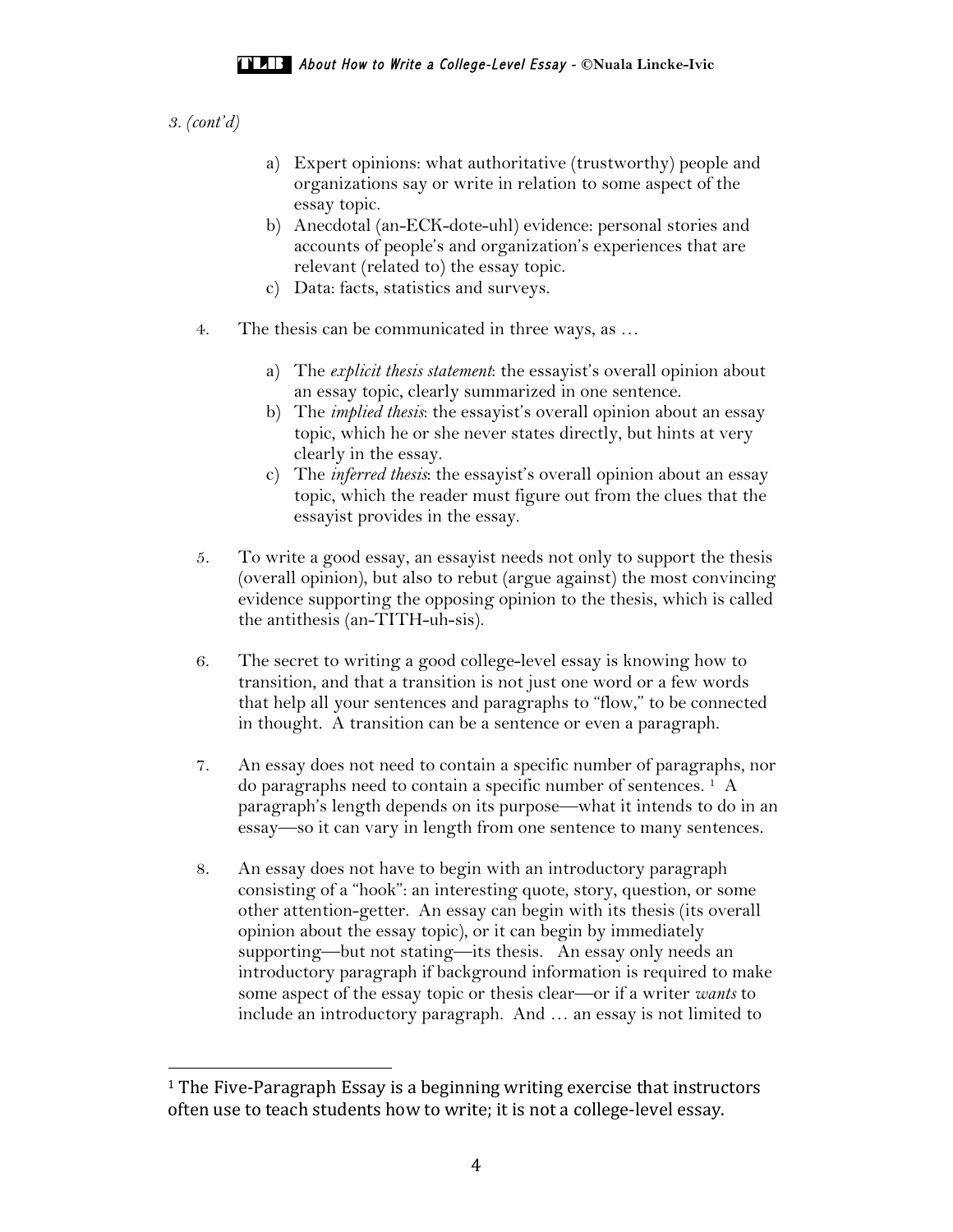# *8. (cont'd)*

one introductory paragraph—an essay can have more than one introductory paragraph.

- 9. An essay does need a conclusion, and the conclusion can be more than one paragraph.
- 10. Punctuation and grammar rules are not hard to learn, but they do require time and effort to learn, and they should almost always be observed in an essay, as they usually help you to communicate clearly and establish your desired tone in an essay. Rules should be broken judiciously (jew-DISH-us-lee), with careful consideration—only because they interfere in some way with whatever you are trying to communicate. If grammar and punctuation rules do not accomplish their purpose, then they should be ignored. However, to break the rules, you need to learn the rules first, so that readers will know that your non-observance of a rule is deliberate and not an error. As Pablo Picasso said, "Learn the rules like a pro so that you can break them like an artist."

Perhaps one or more of the ten things on this list flummox (flum-MUX) you; you may feel greatly bewildered and confused, because guidelines about essay writing presented in this list directly contradict what you learned in a classroom. For example, you may have learned that an essay must always begin with an introductory paragraph—and only one introductory paragraph—and that paragraphs should be the same size and contain a specific number of sentences. If you learned to write an essay in this kind of formulaic (form-YOU-lay-ICK) way—in a rigid, predictable format and style—then what you learned about essay writing is not accurate. An essay only needs to follow the guidelines in this list. But explore the truth of this contention yourself. Read—and complete the exercises—in *This Little Book*. Learn how to write a "real" college-level essay.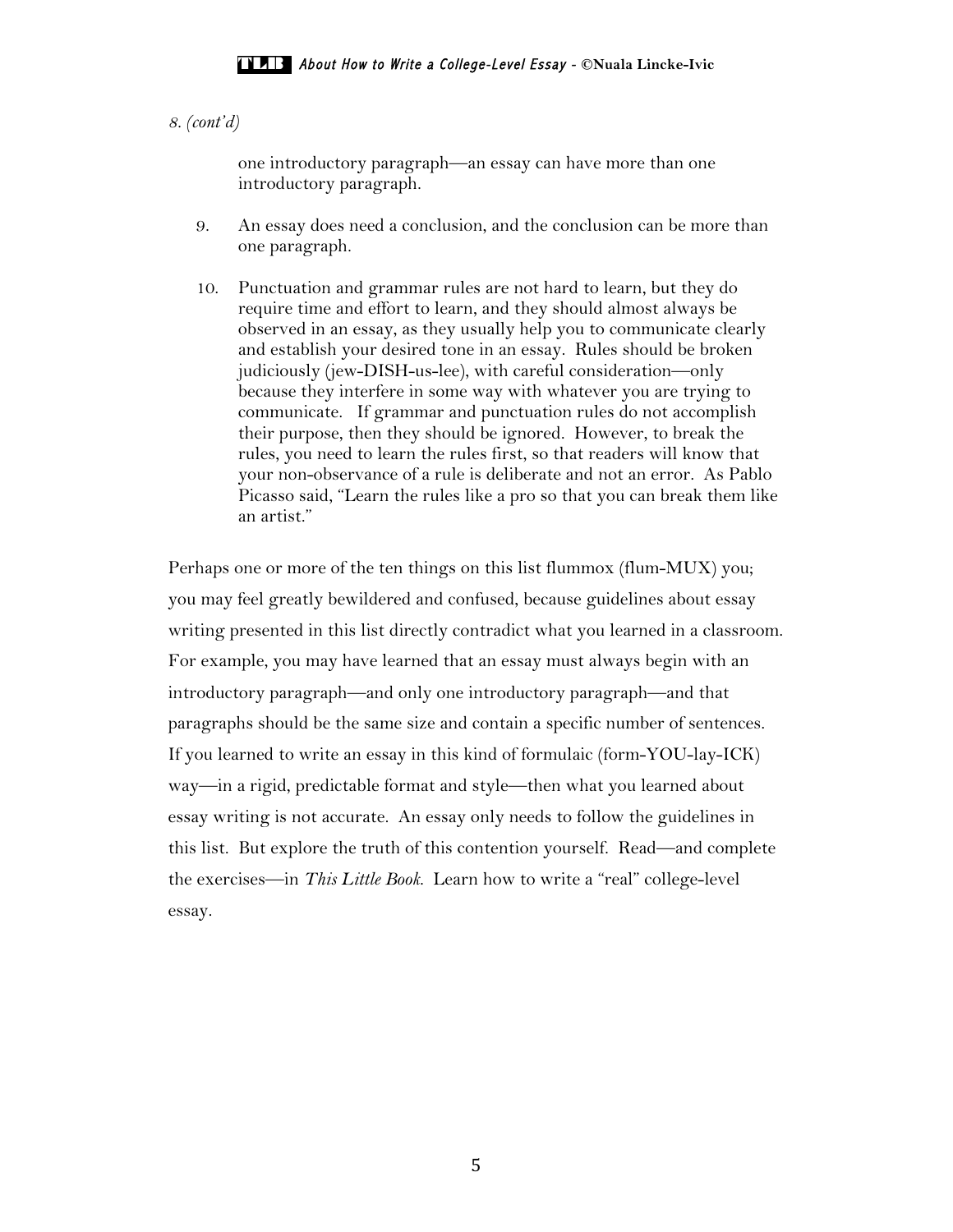# **Chapter One: Learning What an Essay Is**

**Chapter Purpose:** The purpose of this chapter is to teach you that college-level essays usually contain a mixture of short transitional paragraphs and standard paragraph forms, which are paragraphs that …

- 1. Introduce the essay topic,
- 2. Support the thesis and rebut the antithesis, and
- 3. Conclude the essay.

# **Exercise 1: What is a college-level essay?**

**Overview:** This exercise contains a 25-paragraph essay whose aim is to explain to you what a college-level essay is. It is "the whole kitchen sink": an explanation of all the parts that make up the whole that is a college-level essay. Therefore, it will require time and effort to study—particularly because it will probably contradict much of what you have already learned about essay writing. Be patient, determined and focused: learn!

**Time Requirement:** On your own, this exercise may take several hours over the course of a few days to complete; in a classroom, this exercise may span a few class sessions.

# **Directions:**

- 1. In this 25-paragraph essay, paragraphs 11 and 13 contain your instructions for this assignment. However, do not read these paragraphs first. Instead, read the whole essay, from beginning to end. As you read, try NOT to read the small print to the left of each paragraph, explaining the paragraph's purpose. Instead, try to guess the purpose of each paragraph on your own. (So that you will not be tempted to read the small print to the left of each paragraph, cover it with a piece of paper.)
- 2. As you read, jot notes inside the essay paragraphs about information you find interesting, unclear or confusing. Try to phrase notes about information that you find unclear or confusing as a question, beginning with the words *why, what, who, how, when,* and *where*. (Examples: Why is this paragraph one sentence? Where is the introductory paragraph?)
- 3. After you follow the instructions in paragraphs 11 and 13, read this essay again, and this time, read the information to the left of each paragraph, studying it carefully.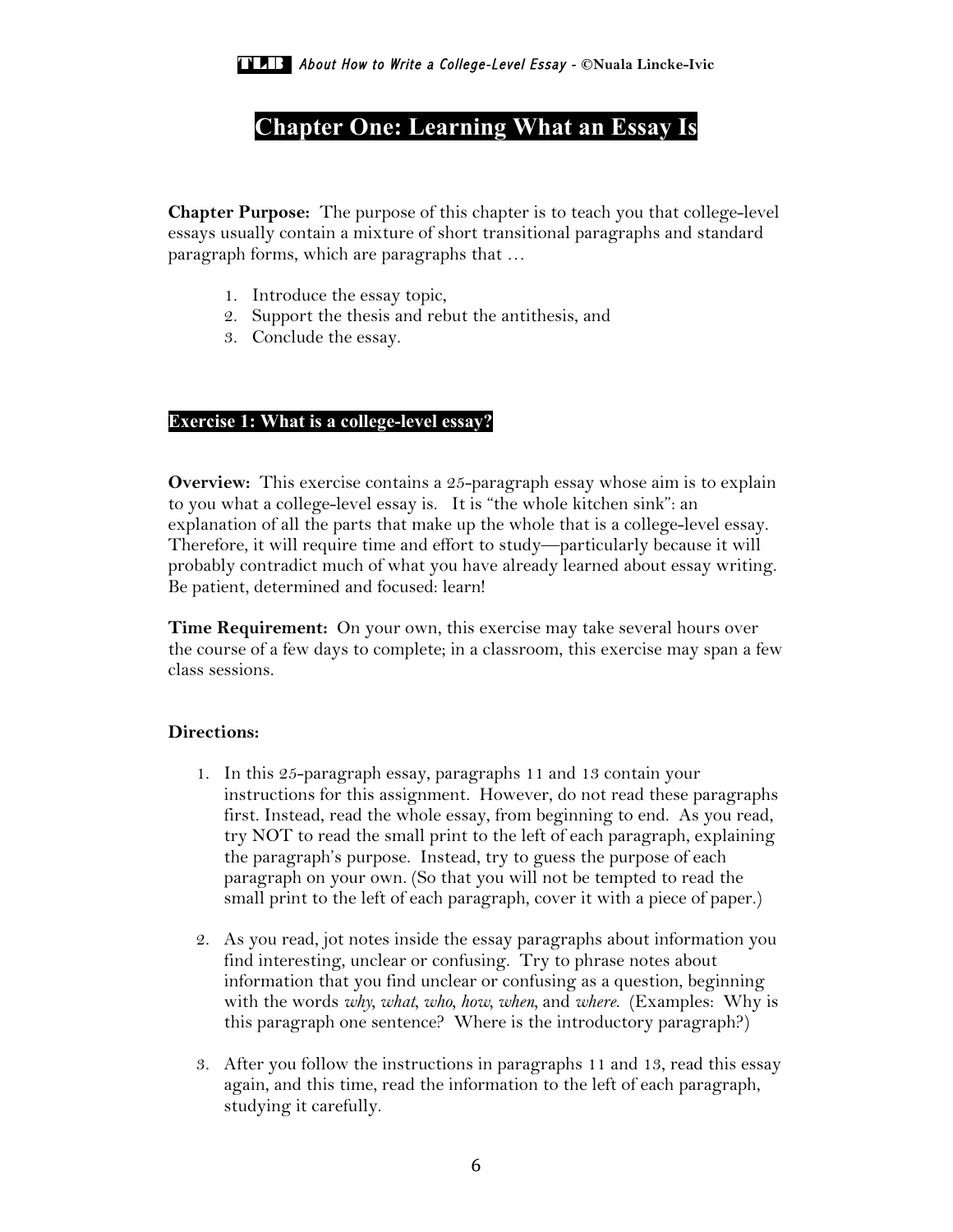#### Par. 1

Explicit Thesis Statement: Overall opinion about essay topic, summarized in one sentence.

### Par. 2

MAP: Here is the overall organizational scheme (plan) to the essay. The writer explains what topics will be discussed to support the thesis, presenting the topics in the order that the writer will discuss the topics.

### Par. 3

Transition to the first topic (in italics): many students don't know what a thesis is.

Par. 4 Thesis Definition: isolated for clarity/importance.

Par. 5 How to develop a clear, focused thesis.

Limiting the essay topic

Free write

Title: Why You're NOT a "Bad" Writer!

 Students who earn low essay grades are usually not "bad" writers, as many of them seem to think—they're simply inexperienced writers.

 Why are they inexperienced writers? They lack three important and related kinds of knowledge about the essay. First, they lack a clear understanding of what a thesis is, and why a well-written thesis is key to writing a good essay. Second, they don't know how to organize their thoughts to support the thesis. Finally, they don't know how to conclude an essay. Without this knowledge, they cannot write a cogent essay, one that is clear, logical and convincing. Let's discuss these topics in the order they have been presented, beginning with the thesis.

 *The thesis is the number one stumbling block for many students—they don't know how to write a thesis, or why it is so important in an essay.* Usually, these students are taught that a thesis is the "main idea" of an essay—and that's it. Although this definition is accurate, it's too vague for students to understand what a thesis is and its key role in an essay. For this reason, students try to write an essay either without a thesis—or without a well-written thesis, one that is clear and helps to focus the writer's thoughts in the essay. No wonder they earn low grades on their essays! If they clearly understood what a thesis is and the key role it plays in an essay, then they would most likely earn better essay grades.

 But what is a thesis? A thesis is a writer's overall opinion about an essay topic. The job of an essay is to prove that the thesis is true. Without a thesis, an essay cannot do its job!

 But how does a student develop not only a thesis, but also a thesis that is clear and helps to focus the writer's thoughts in the essay? Here's how. A student needs to think about what the overall, specific topic of an essay is. That's number one. Determine the specific topic of the essay—and the topic does need to be specific, about one particular aspect of one thing, such as how to deal with a cheap date, not the general subject of dating, or whether or not to spank children, not the general subject of how to rear children because an essay is usually limited in page number: a few pages or several pages. This process of developing a specific essay topic may take some time. Often a student needs to free write, discover what he or she thinks about a topic by just writing down whatever comes to mind without worrying about grammar and punctuation rules. He or she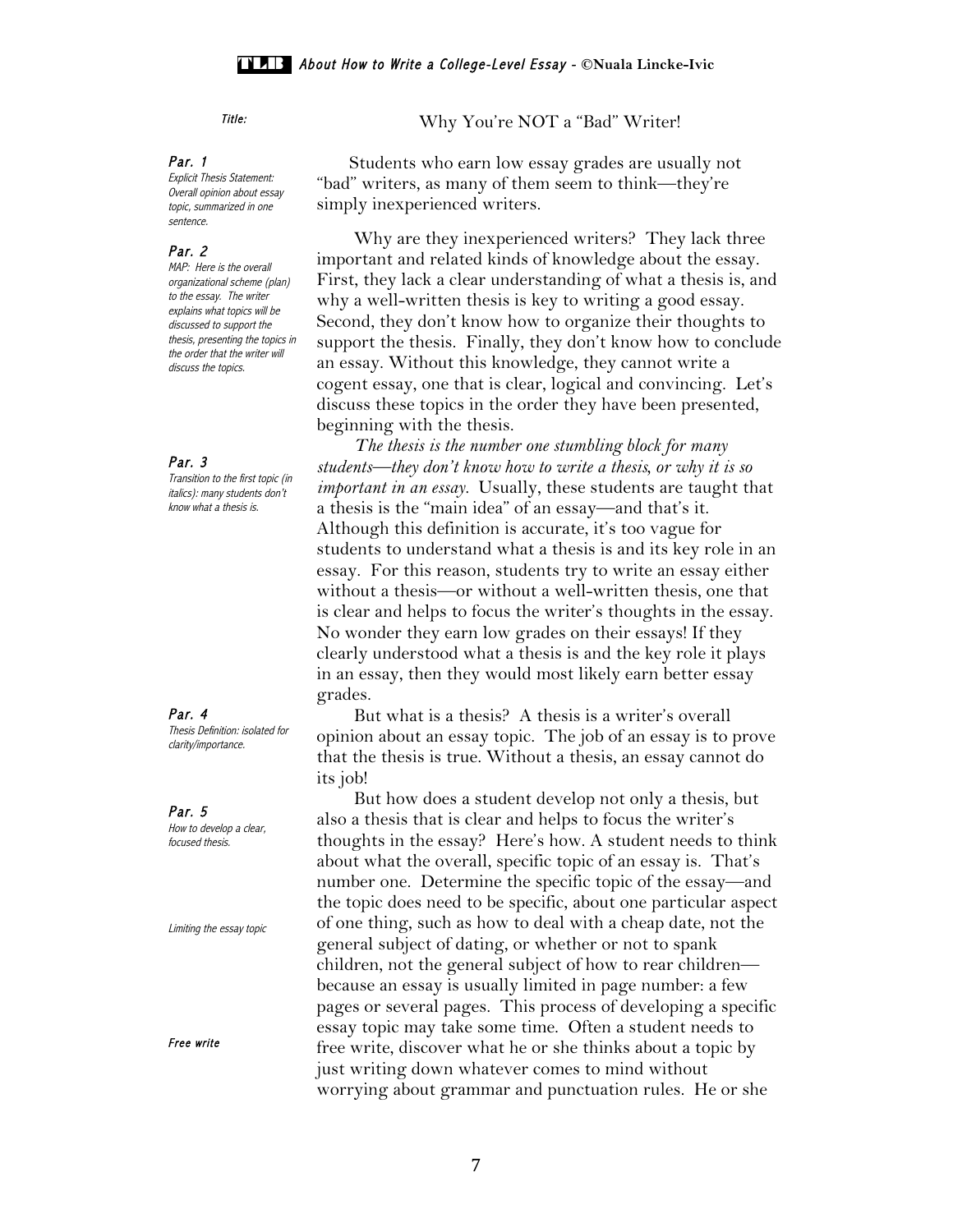Par. 5 (cont'd) brainstorm will also benefit by brainstorming, discussing the topic with others. After establishing what the specific topic of an essay is by thinking deeply about the topic in these ways, the student can develop a thesis, which is an overall opinion about the essay topic. Keep in mind that a thesis, because it is an opinion, is a point of view that you can argue. Therefore, a thesis is *an opinion that you can try to prove is valid* in an essay; it is never a fact. In this essay, the specific topic is why so many students think they're "bad" writers because they earn low grades on their essays. My overall opinion about this specific topic is my thesis. Do you remember my thesis? It is: Students who earn low essay grades are usually not "bad" writers, as many of them seem to think—they're simply inexperienced writers. With this thesis nailed down, I'm ready to help my essay to do its job: to prove to you, the reader, that this thesis/opinion is correct.

> Now, at this point … let me ask you a super-important question.

 Did you know that your thesis in an essay is simply your overall OPINION about an essay topic? Did you also know that the job of an essay is to make the thesis seem true?

 If this information is news to you, and you think you are a bad writer—then feel good! I just proved to you that you are not a bad writer—you are simply an inexperienced writer. Start your essays with a specific topic in mind. Develop a clear overall opinion/thesis about the essay topic. And then help the essay to do its job (*your* job in an essay!): to prove that the thesis/opinion is true.

 Okay … ! We've covered the importance of developing a specific thesis topic and a thesis/opinion about this topic. Done! *Let's move on to the second reason why students have trouble writing essays. In addition to not knowing how to write a thesis, or understanding why a thesis is vital to an essay, most students don't know how to organize their thoughts to support a thesis.* They don't possess a comprehensive understanding of the two ways to organize their thoughts. If they were rules, these two ways to organize an essay could be summed up as follows. First, use transitions. Second, group all related topics together. Let's explore these rules in the order in which they have just been introduced. We'll begin with transitions—by telling you why students have trouble with transitions.

 Unfortunately, transitions are often defined in classrooms in a very limited way. Students learn that transitions are single words and small groups of words, like *therefore, however, in other words, unfortunately,* or *in essence,* and they are told (correctly) that these words help us to organize

Par. 6 Question: Isolated for emphasis

### Par. 7

Thesis definition reiterated/ isolated for emphasis

#### Par. 8

Essay's thesis reiterated, isolated for emphasis: students are inexperienced—not bad writers.

### Par. 9

Transition to the second topic (in italics): students don't know how to organize support for the thesis.

MAP: Explains how the topic of organizing an essay will be discussed: two rules

Par. 10 First rule about transitions detailed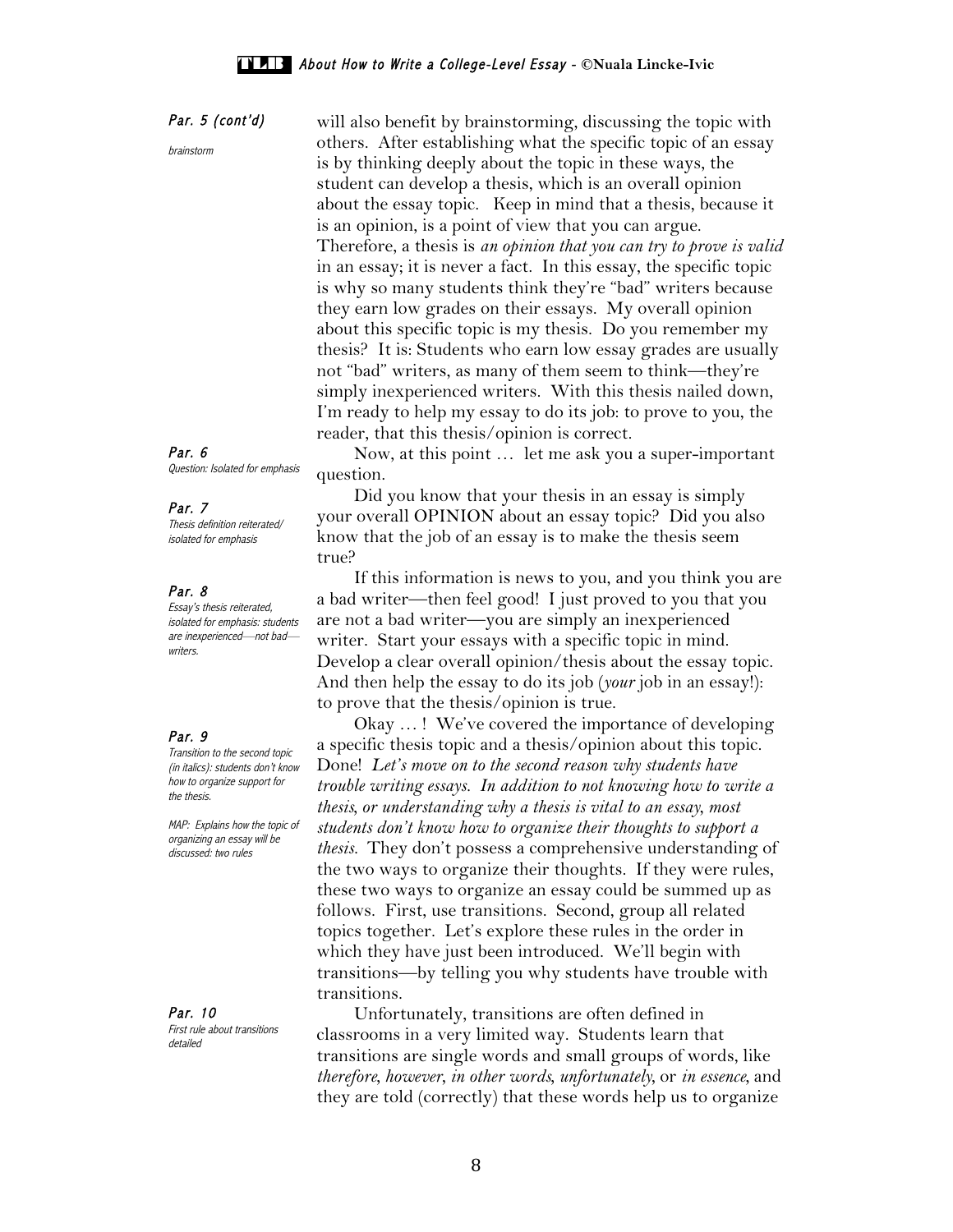| Par. 10 (cont'd)                                                                                                                                                                                                 | and connect our thoughts when we write. They learn to<br>create these kinds of transitions by studying sentences with<br>and without transitions, like the sentences below.                                                                                                                                                                                                                                                                                                                                                                                                                                                                                                                                                                                                               |
|------------------------------------------------------------------------------------------------------------------------------------------------------------------------------------------------------------------|-------------------------------------------------------------------------------------------------------------------------------------------------------------------------------------------------------------------------------------------------------------------------------------------------------------------------------------------------------------------------------------------------------------------------------------------------------------------------------------------------------------------------------------------------------------------------------------------------------------------------------------------------------------------------------------------------------------------------------------------------------------------------------------------|
| Transition Example 1                                                                                                                                                                                             | 1.<br>I am not feeling well. I will go to the concert.                                                                                                                                                                                                                                                                                                                                                                                                                                                                                                                                                                                                                                                                                                                                    |
|                                                                                                                                                                                                                  | 2.<br>I am not feeling well. However, I will go to the concert.                                                                                                                                                                                                                                                                                                                                                                                                                                                                                                                                                                                                                                                                                                                           |
| Transition Example 2                                                                                                                                                                                             | 1.<br>There are two primary reasons why many<br>students fail to attain college diplomas. They are<br>academically deficient. They do not know how to<br>study.                                                                                                                                                                                                                                                                                                                                                                                                                                                                                                                                                                                                                           |
|                                                                                                                                                                                                                  | $\mathbf{2}$ .<br>There are two <i>primary reasons</i> why many<br>students fail to attain college diplomas. First, they are<br>academically deficient. Second, they do not know how<br>to study.                                                                                                                                                                                                                                                                                                                                                                                                                                                                                                                                                                                         |
| What students frequently do<br>not know about transitions                                                                                                                                                        | What students frequently do not learn about transitions in<br>general is that there are other kinds of transitions—not just<br>single-word transitions and small groups of words that help<br>us to organize and connect our thoughts when we write.<br>Transitions can be complete sentences and also complete<br>paragraphs! They are not limited to single words and small                                                                                                                                                                                                                                                                                                                                                                                                             |
| Par. 11:<br><i><b>LESSON ABOUT</b></i><br><b>TRANSITIONS</b><br>The writer requires the reader<br>to study the single-sentence<br>and paragraph transitions to<br>learn what they are and how to<br>create them. | groups of words.<br>Before moving on to the next paragraph, let's reinforce<br>this last important point about transitions in your mind.<br>Working alone or in a small group with other students (if<br>you are in a classroom situation), take about 30-40 minutes,<br>or longer if you need the time, to study the transitions below.<br>These transitions are above, in paragraphs 1-10 in this essay,<br>and next to them are their paragraph numbers. Figure out<br>HOW they are connecting my thoughts in this essay. And<br>if the transitions are paragraphs consisting of a single<br>sentence or a few sentences, and seem as if they could have<br>been combined with the paragraph that precedes or succeeds<br>them, try to figure out why they have been isolated into one |

 Par. 2 Transition: Map – explains topics writer will use to support thesis, and in what order they will be discussed

paragraph.

• First, they lack a clear understanding of what a thesis is, and why a well-written thesis is key to writing a good essay. Second, they don't know how to organize their thoughts to support the thesis. Finally, they don't know how to conclude an essay.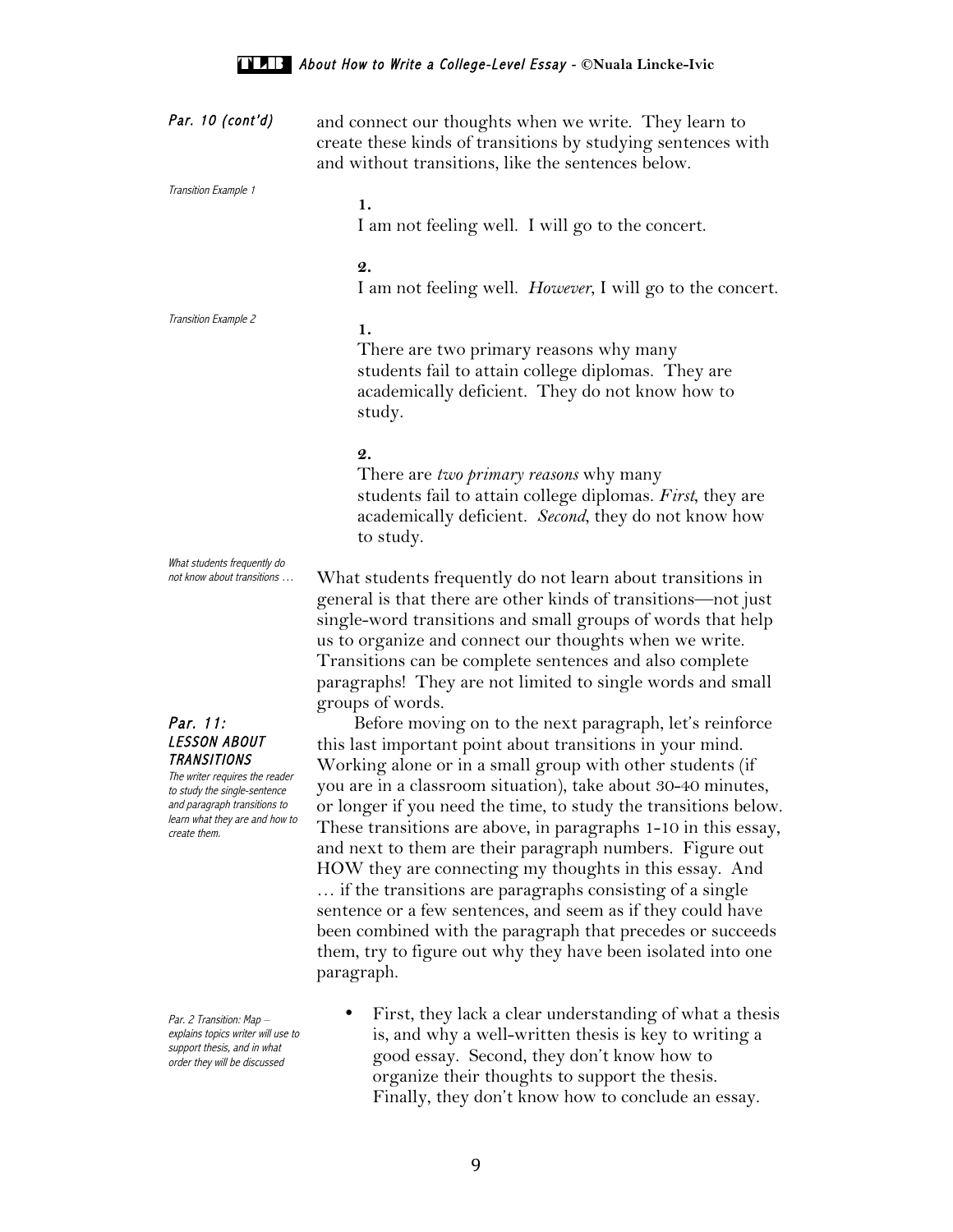Par. 11 (cont'd)

Par. 2 Transition (cont'd)

Par. 3: Topic Sentence 1 -Students don't know how to write a thesis.

Par. 5: Question/Answer **Transition** 

Par. 6: Question isolated for emphasis; answer to follow

Par. 9: Transition to Topic Sentence 2: Students don't know how to organize thoughts to support thesis

Pars. 9-10: Transition introduces discussion of transitions (par. 9) to problem in teaching of transitions (par. 10)

#### Par. 12

Transition to second rule to organize support for thesis: group all related thoughts together

### Par. 13 LESSON ABOUT HOW TO GROUP RELATED THOUGHTS **TOGETHER**

The writer requires the reader to study homework (study paragraphs 1-12) in the essay to understand that the length of a paragraph depends on its purpose.

Without this knowledge, they cannot write a cogent essay, one that is clear, logical and convincing. (Par. 2)

- *The thesis is the number one stumbling block for many students—they don't know how to write a thesis, or why it is so important in an essay.* (Par. 3)
- But how does a student develop not only a thesis, but also a thesis that is clear and helps to focus the writer's thoughts in the essay? Here's how. (Par. 5)
- Now, at this point ... let me ask you a superimportant question. (Par. 6)
- *Let's move on to the second reason why students have trouble writing essays. In addition to not knowing how to write a thesis, or understanding why a thesis is vital to an essay, most students don't know how to organize their thoughts to support a thesis.* (Par. 9)
- *End of par. 9*: We'll begin with transitions—by telling you why students have trouble with transitions. *Beginning of par. 10:* Unfortunately, transitions are often defined in classrooms in a very limited way.

 I'm going to assume that you did your homework in the paragraph above, and studied the transitions. I'm also going to assume that you're a proactive student—and if you couldn't figure out the answers to the questions I asked you in the paragraph above, then you buttonholed a writing composition instructor and had him or her answer these questions for you. You are enlightened—you understand more about what transitions are, and how they help you to connect your sentences and paragraphs in an essay … ! So now let's move on to the second way, in addition to transitions, for students to organize their thoughts in an essay: Group all related thoughts together.

 Again, I'm going to ask you to take a break of about 30- 40 minutes—or longer, if you need the time. Re-read the first 12 paragraphs of this essay, and working alone or in a small group with other students (if you are in a classroom situation), try to figure out each paragraph's purpose—not looking at the explanation to the left of the paragraph! Then, read the explanation about each paragraph's purpose. Taking this time to study the first 12 paragraphs of this essay will help you to learn how to organize your thoughts to support a thesis. You will come to understand that the length of a paragraph depends on its purpose—its job in an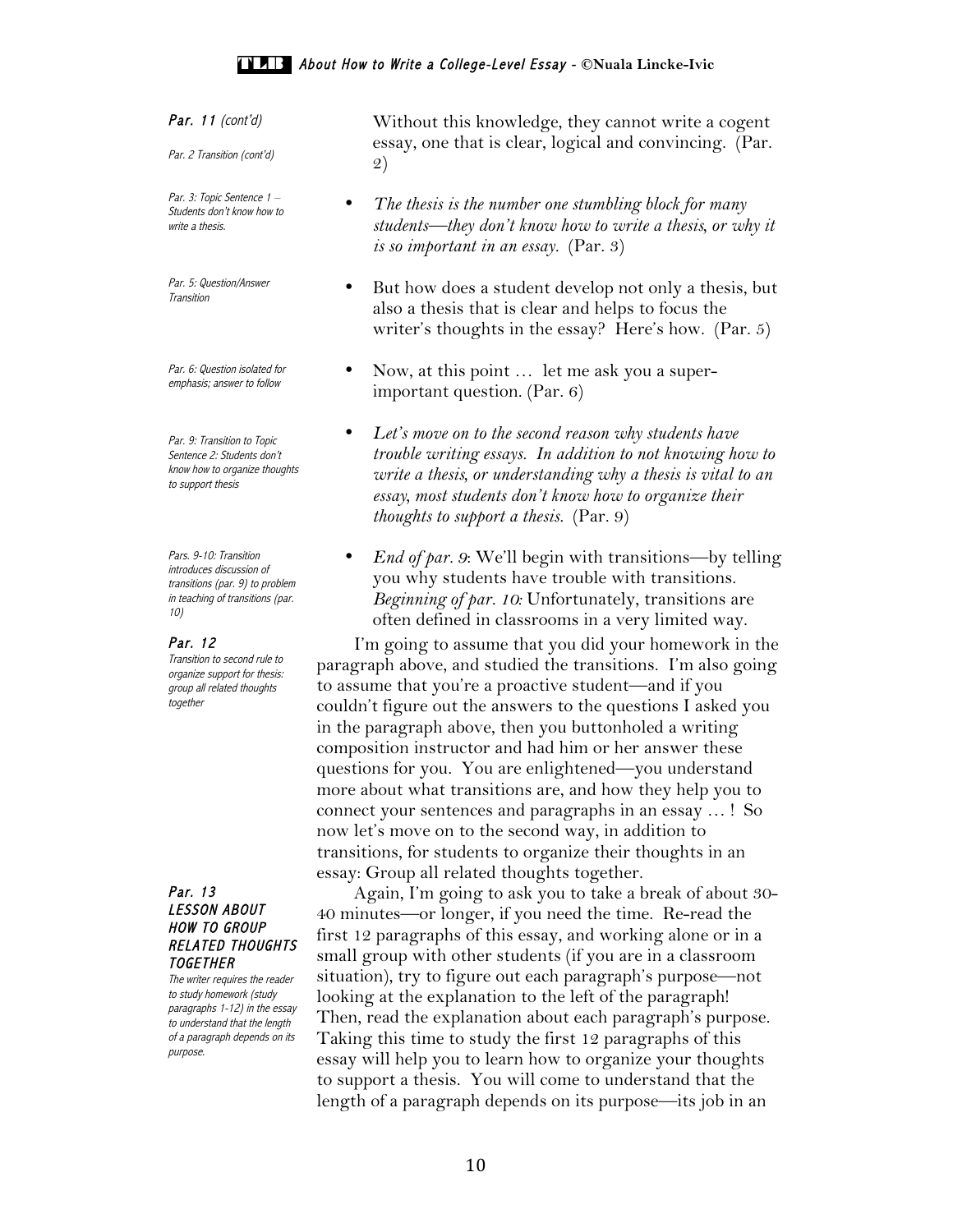### Par. 14

Transition to third toic (in italics): students don't know how to conclude an essay.

And … a REMINDER: The writer reminds the reader what the thesis is and what topics have been covered at this point in the essay. In a lengthy essay, you do want to remind readers what your thesis is and provide little maps that explain where you are in the process of supporting the thesis. If you do not do so, then readers will not follow your train of thought easily.

Par. 15 Conclusion Definition

Transition: The writer will begin to explain what a conclusion is.

Par. 16 Background: How the conclusion is usually taught

Par. 17 Example of traditional conclusion

essay: transitioning from one topic to another, emphasizing<br> **Par. 13(cont'd)** and inclutive on investment which are integral by an anomaly due on and isolating an important point or piece of knowledge, or providing support for the thesis in the form of some kind of explanation. Thus, in the future, when somebody asks you how long a paragraph in an essay should be, your answer will be identical in meaning to this one, no matter what words you use: "A paragraph's length depends on what it's doing—its job! Depending on its job, it can be one sentence, a few sentences, or many sentences!"

 Okay, again I'm going to assume you did your homework in the paragraph above, and you have gained a good general understanding of what a paragraph is—and why some paragraphs are single sentences or a few sentences and others are lengthier. Therefore, let me sum up where we are now—on our road to supporting this essay's thesis, which I will remind you is: Students who earn low essay grades are usually not "bad" writers, as many of them seem to think—they're simply inexperienced writers. At this point in the essay, I have detailed two primary reasons why I think students are not bad writers, but inexperienced writers. First, they lack a clear understanding of what a thesis is, and why a thesis is vital to an essay. Second, they don't know how to organize their thoughts to support the thesis. Okay …! *Let's move on to the third reason why I think many students are not bad writers, but inexperienced writers: they don't know how to conclude an essay.* Now, about the conclusion of an essay … !

 There's a reason that the end of an essay is called a conclusion—you're concluding, or ending, your thoughts about a specific topic, and you can do so in one or more paragraphs, as I will do in this essay. You are not limited to one paragraph. But how does one conclude an essay?

 In a typical writing composition class, students are often taught that essays have introductory and conclusion paragraphs, and that these paragraphs "mirror" each other. In other words, in the introductory paragraph, students should begin the essay with a "hook" (an interesting quote, story, question, or some other attention-getter) to capture readers' attention, and then state the essay's thesis. In the conclusion, students should re-state (mirror) the hook (whatever it was) so it can "frame" the essay, and they should also re-state the thesis.

 As an experienced writing composition instructor, I like and agree with the advice about the hook and thesis. Starting an essay with an interesting quote, story, question, or some other attention-getter before stating the thesis, and then referring to it again in the conclusion (or even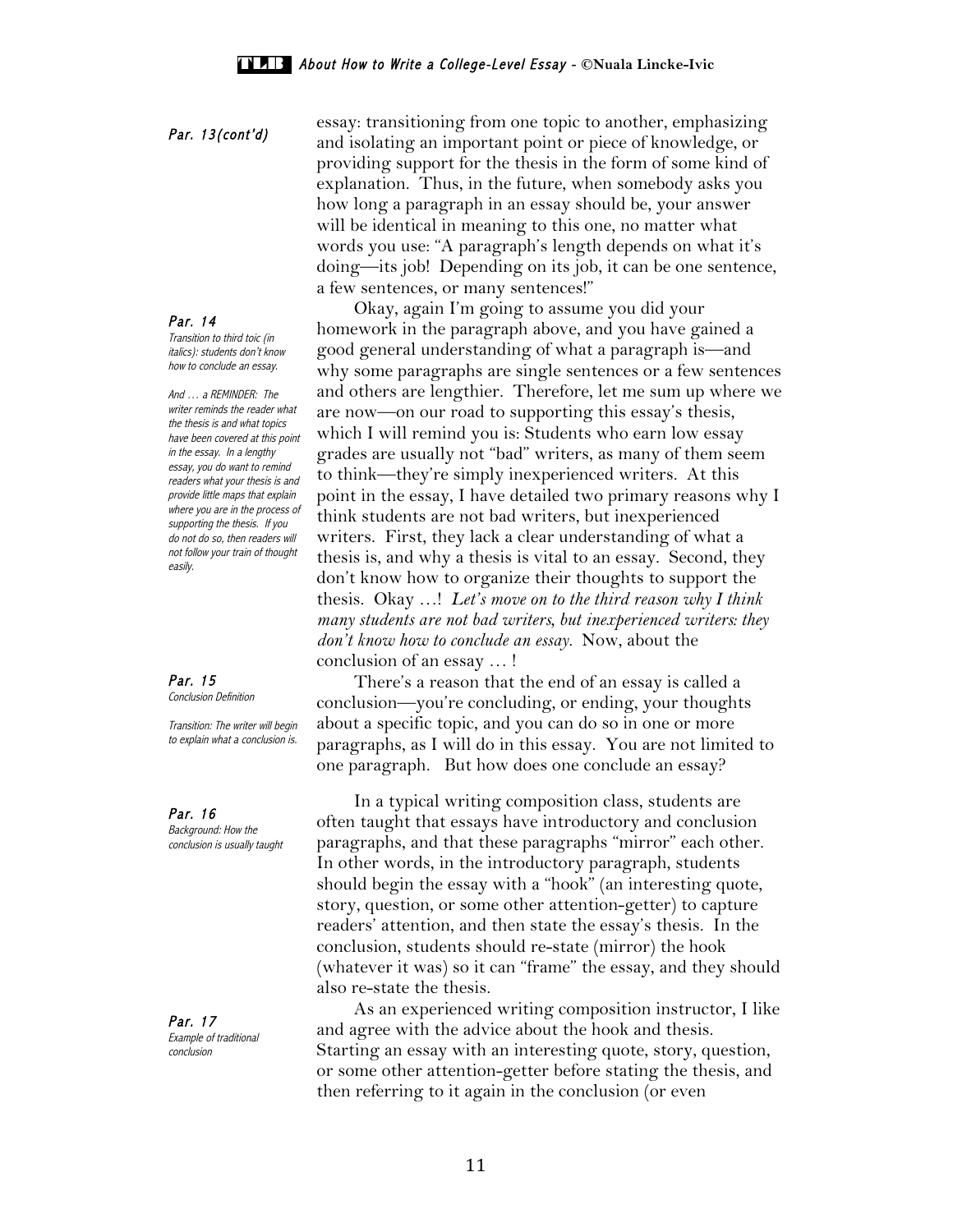throughout the essay) is a neat way to frame an essay. For<br> **Par. 17 (cont'd)** example, let's imagine that I'm writing an essay in which I support this thesis/opinion: most people don't take the time to think before they make important decisions. If I begin such an essay with this Benjamin Franklin quote as a hook— "An ounce of prevention is worth a pound of cure"—reintroducing this quote in the conclusion would be an effective way to reaffirm my thesis, the opinion I am supporting in my essay. Additionally, the quote would be a neat frame for my essay, propping it up like matching bookends on either side, in the introduction and conclusion.

> However, simply spewing out the introductory hook and the essay's thesis in a conclusion can make an essay seem lackluster—predictable and therefore boring. Consider introducing a persuasive purpose in the conclusion, and even throughout the essay, too. What is a persuasive purpose? It's a REASON WHY the writer supports a particular thesis/opinion, and it can make an essay much more intriguing to read. For example, if I'm supporting the thesis/opinion that people don't take the time to think before they make important decisions, I might want to think about WHY I am trying to prove that this thesis is true. What do I hope that my readers will think or do after reading my essay … ?

> Maybe I want them to think more deeply about themselves and others, why we don't take time to look before we leap. Maybe I want them to understand that many problems in life are self-created, that we human beings are frequently our own worst obstacles. Maybe I want them to become aware of—and change—habits, attitudes, and pointsof-view that cause friction and make their lives less successful than they could be. Maybe I want them to engage in important self-analysis, to (as Aristotle recommended) "know thyself"! When we leap before we look—don't think before we make important decisions—we usually do so, I contend, because we are arrogant, afraid, or misinformed, or maybe we're guilty of all three of these things. Who knows? Think about why you don't think! Engage in metacognition—become aware of and seek to understand your own thought process. (Wouldn't *that* make a dandy persuasive purpose!)

Par. 18

Contention that a standard conclusion is boring, and explains what a persuasive purpose is and how it can make an essay more profound it terms of depth of thought.

### Par. 19

Example of how to develop a persuasive purpose to add depth of thought to an essay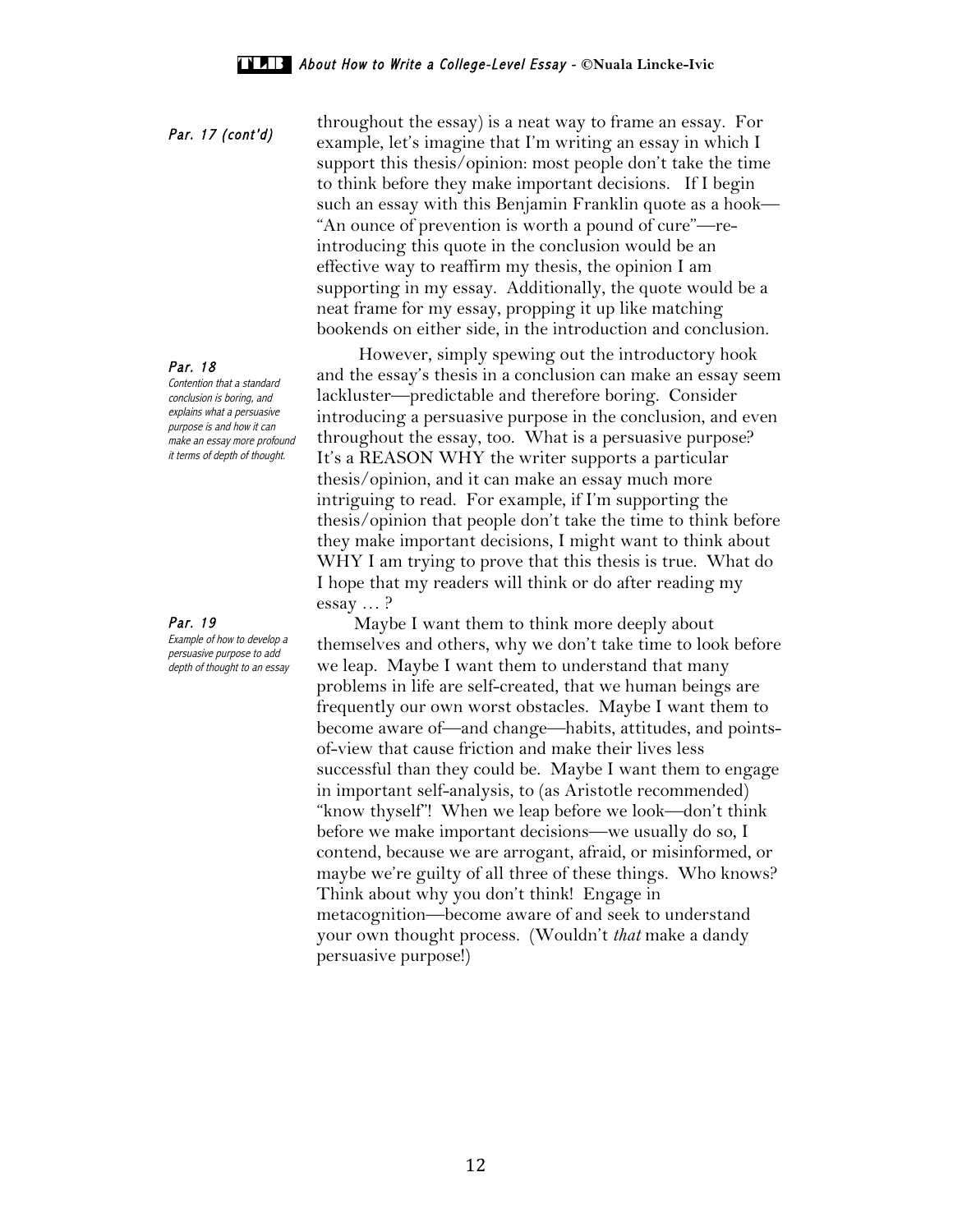#### Par. 20

End of discussion of conclusion (Remember: In Par. 2, the overall map to the essay, the reader learns that three topics will be discussed to support the thesis: thesis, support for thesis, conclusion. At this point, all topics have been discussed, so the writer is ready to conclude this essay.)

#### Par. 21

Conclusion Paragraph 1: Throughout the essay, the writer has been indirectly rebutting (arguing against) the antithesis—traditional essaywriting pedagogy, or teaching methods, about essay writing. Now, the writer is directly rebutting the antithesis, clearly stating that formulaic writing  $exercises like the ubiquitous*$ the Five-Paragraph Essay is not a desirable way to teach essay writing.

\*ubiquitous (you-BICK-kwa-TUS): found or existing everywhere

#### Par. 22

Conclusion Paragraph 2: The writer explains three general rules that apply to essays.

Par. 23 Conclusion Paragraph 3: Why grammar and punctuation are important in an essay.

 Thinking about WHY you are supporting a particular thesis, and coming up with a persuasive purpose—something you want readers to think or do after reading your essay can give a depth of thought to your essay that simply referring to the hook and re-stating the thesis will not do. However, as I stated a few paragraphs above, you don't have to introduce this persuasive purpose only in your conclusion—you can lace it throughout your essay, if you like, or introduce it as an *a-ha* moment in your conclusion, so you end your essay on a profound thought that surprises and intrigues readers.

 There is no formula you have to follow to write a good essay. An essay is not a math problem that requires a specific order of operation. So forget all this nonsense you may have heard: (1) essays need to contain one introductory paragraph and one conclusion paragraph; (1) essays need to contain a specific number of paragraphs; and (3) all paragraphs need to be of approximately equal length and/or contain a specific number of sentences … ! Traditional essay-writing pedagogy—which usually boils down to writing exercises like the ubiquitous The Five-Paragraph Essay—does teach students what topic sentences are and how to support a thesis. However, it also tends to persuade students that essay writing is very formulaic and even lacking in creativity—and it's not!

 In any essay, you only need to follow three general rules. First, you need to develop a clear thesis to support and the thesis does not have to be ensconced in an introductory paragraph. (Take a moment to review the first paragraph in this essay—it's simply an explicit thesis statement: an overall opinion about the essay topic, summarized in one sentence.) The second rule in essay writing, after developing a clear thesis, is … you need to support the thesis convincingly *with the aim of persuading a targeted reader group to accept it as valid*—which means that your essay tone (how you come across) must appeal to this specific reader group, and should contain a variety of convincing support. The third essay-writing rule is: you need to wrap up your thoughts in the conclusion. Don't introduce a different, unrelated topic in the conclusion, or leave your essay with thoughts that seem insufficiently detailed or complete.

 Now … you might be wondering why I didn't mention that an essay needs to be error-free, with no grammar and punctuation errors? Why not? Isn't this stuff important? Of course it is! If there are errors in your essay, how you try to prove that your thesis is true might seem unconvincing because your readers might think that if you make basic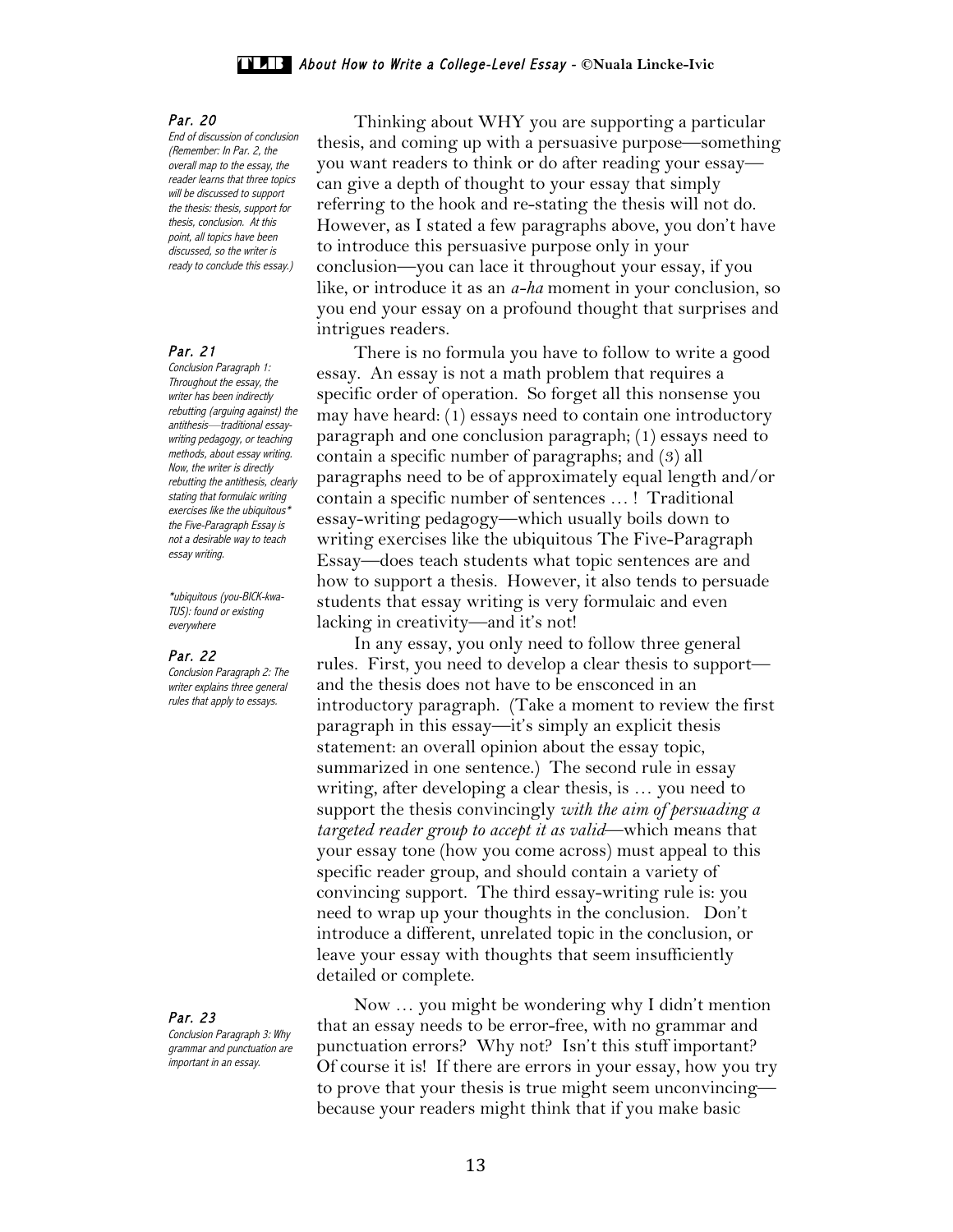Par. 23 (cont'd) English usage errors, then you might not know what you're talking (writing) about. Also … these mistakes could interfere with the clarity of your thought in your sentences, confusing the reader. Therefore, you should learn grammar and punctuation rules. However, don't depend on grammar course or even many grammar courses to teach you everything you need to know. You will learn what you need to know by reading constantly and by studying the rules—*on your own!* That's what I did—and trust me, that's what many people do. And … once you learn the rules, you can break them judiciously—if you have a good reason for doing so (i.e., a rule interferes with what you're trying to communicate or the essay's tone).

Par. 24<br>Conclusion Paragraph 4: Be But back to the importance of reading constantly and studying writing on your own. No instructor can teach you as well as you can teach yourself. You must be self-didactic, self-taught, your own best teacher! So the way to learn how to write a good essay is ultimately by … reading constantly and by studying what you read, which includes studying not only other writers' transitions, but also the grammar and punctuation inside their sentences—in addition to studying English usage rules in textbooks that you can check out from the library, buy inexpensively (like *This Little Book*), or find for free online. Let me reiterate this point I made in the last paragraph: you will NEVER learn everything you need to know in one class or even many classes. You'll only learn everything you need to know in one place: inside your head, and outside the classroom. In other words, you'll only learn what you need to know by STUDYING.

Par. 25 Conclusion Paragraph 5: Emphasis – Study!

self-didactic!

Just do it.

# **ESSAY FOCUS BOX**

- 1. Thesis: Students who earn low essay grades are usually not "bad" writers, as many of them seem to think—they are simply inexperienced writers.
- 2. Targeted Reader Group: High school and college students
- 3. Persuasive Purpose: To convince students that they must be self-didactic in order to be academically successful.

14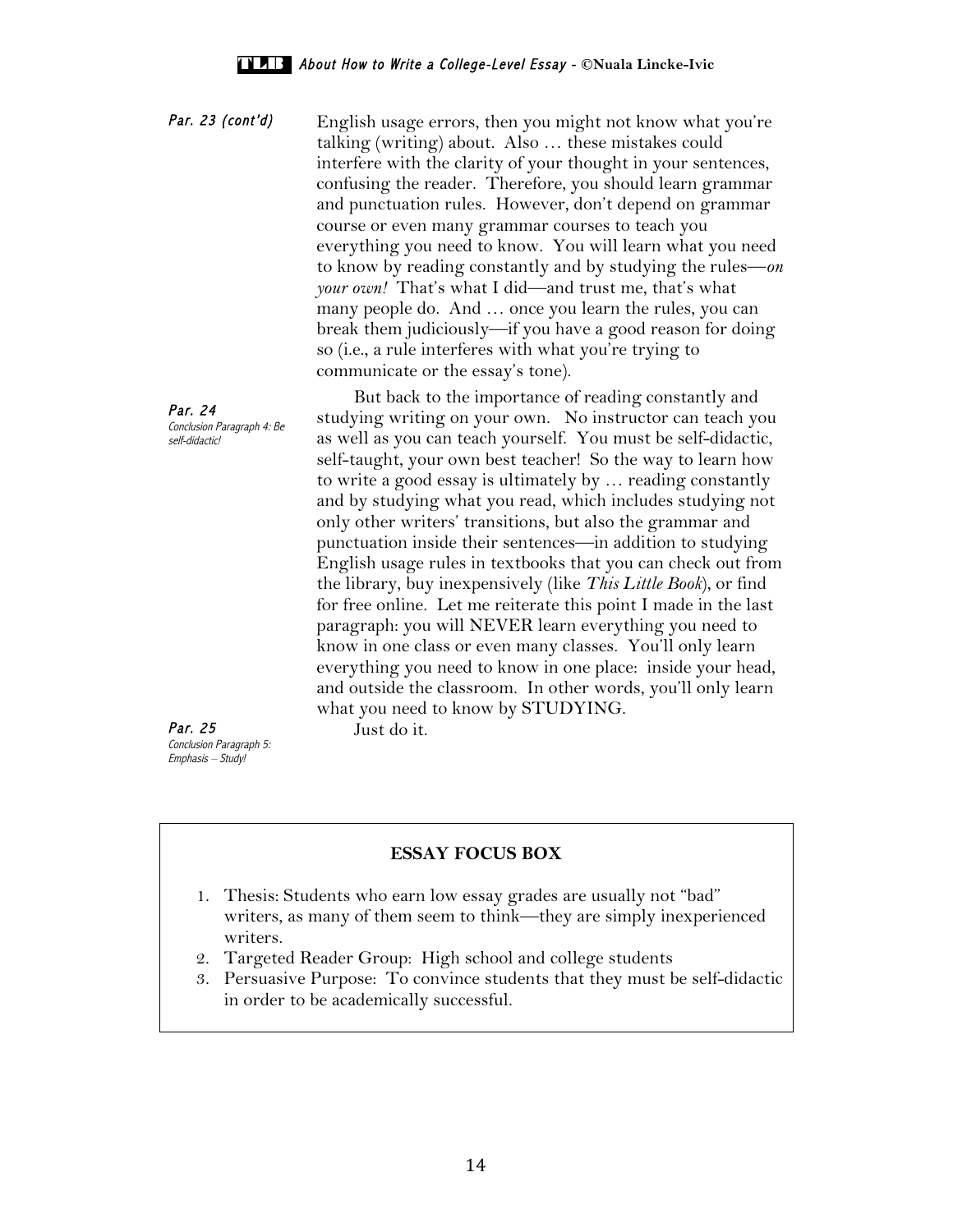# **Questions**

**1.** What is a thesis—and what is its job in an essay?

**2.** How many paragraphs should an essay contain, and how long should a paragraph be?

**3.** How many sentences did the shortest paragraph contain; how many sentences did the longest paragraph contain? Do you think it's acceptable for paragraphs in an essay to vary so widely in terms of length?

**4.** How many introductory and conclusion paragraphs did the Exercise 1 essay contain? Do these numbers seem acceptable to you?

**5.** Study the information in the ESSAY FOCUS BOX after the Exercise 1 essay. Do you think that the thesis, targeted reader group, and persuasive purpose accurately reflect the writer's focus in the essay?